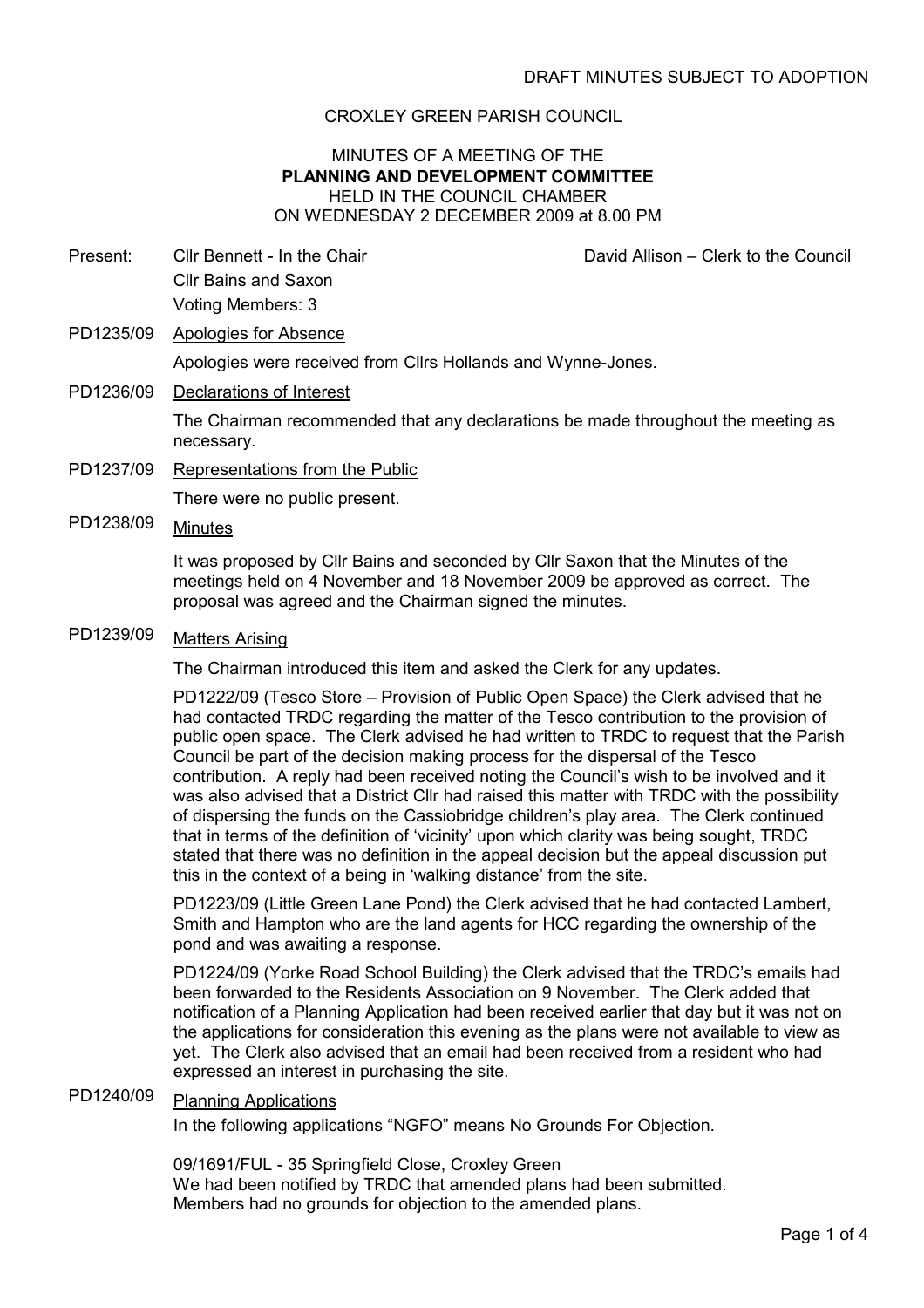| <b>Application No:</b><br><b>Address:</b><br><b>Application:</b><br><b>CGPC Decision</b> | 09/1810/FUL<br>Croxley Baptist Church Baldwins Lane Croxley Green<br>New front, side and rear extensions and replacement windows<br><b>NGFO</b>                                                                                                                                                           |
|------------------------------------------------------------------------------------------|-----------------------------------------------------------------------------------------------------------------------------------------------------------------------------------------------------------------------------------------------------------------------------------------------------------|
| <b>Application No:</b><br><b>Address:</b><br><b>Application:</b>                         | 09/1811/FUL<br>14 Winton Crescent Croxley Green Rickmansworth<br>Demolition of existing conservatory; conversion of existing garage<br>and utility spaces with roof-lights; erection of single storey rear<br>extension                                                                                   |
| <b>CGPC Decision</b>                                                                     | <b>NGFO</b>                                                                                                                                                                                                                                                                                               |
| <b>Application No:</b><br><b>Address:</b><br><b>Application:</b><br><b>CGPC Decision</b> | 09/1820/FUL<br>16 Copthorne Road Croxley Green Rickmansworth<br>Renewal of 06/1696/FUL: Two-storey side extension, single-storey<br>rear extension and erection of a detached double garage and<br>alterations to fenestration detail with minor alteration to design of<br>garage to rear<br><b>NGFO</b> |
| <b>Application No:</b><br><b>Address:</b><br><b>Application:</b><br><b>CGPC Decision</b> | 09/1837/FUL<br>69 Winton Drive Croxley Green Rickmansworth<br>First floor front extension<br><b>NGFO</b>                                                                                                                                                                                                  |

## Certificate of Lawfulness – for Members information only

| <b>Application No:</b> | 09/1708/CLPD                                                                                          |
|------------------------|-------------------------------------------------------------------------------------------------------|
| <b>Address:</b>        | 27 Fuller Way Croxley Green Rickmansworth                                                             |
| <b>Application:</b>    | Certificate of Lawfulness Proposed Development: Single-storey rear<br>extension including new kitchen |
| <b>CGPC Decision</b>   | <b>Noted</b>                                                                                          |

# PD1241/09 Recent Decisions by Three Rivers District Council

### APPROVED

| <b>Application No:</b>                             | 09/1006/FUL                                                                                                                                                                                                                                    |
|----------------------------------------------------|------------------------------------------------------------------------------------------------------------------------------------------------------------------------------------------------------------------------------------------------|
| Address:                                           | 157 Winton Drive Croxley Green Rickmansworth                                                                                                                                                                                                   |
| Application:                                       | Single storey rear extension with rooflights                                                                                                                                                                                                   |
| <b>TRDC Decision:</b>                              | Approved 14/08/2009                                                                                                                                                                                                                            |
| <b>CGPC Decision</b>                               | <b>NGFO</b>                                                                                                                                                                                                                                    |
| <b>Application No:</b>                             | 09/1071/FUL                                                                                                                                                                                                                                    |
| Address:                                           | Croxley Wood House Croxley Hall Rickmansworth                                                                                                                                                                                                  |
| Application:                                       | Replacement of existing conservatories                                                                                                                                                                                                         |
| <b>TRDC Decision:</b>                              | Approved 28/08/2009                                                                                                                                                                                                                            |
| <b>CGPC Decision</b>                               | <b>NGFO</b>                                                                                                                                                                                                                                    |
| <b>Application No:</b><br>Address:<br>Application: | 09/1082/CLPD<br>44 Warwick Way Croxley Green Rickmansworth<br>Certificate of Lawfulness Proposed Development: Loft conversion<br>including hip to gable roof alterations, rear dormer window with<br>Juliette balcony and two front rooflights |
| <b>TRDC Decision:</b>                              | Approved 03/09/2009                                                                                                                                                                                                                            |
| <b>CGPC Decision</b>                               | <b>Noted</b>                                                                                                                                                                                                                                   |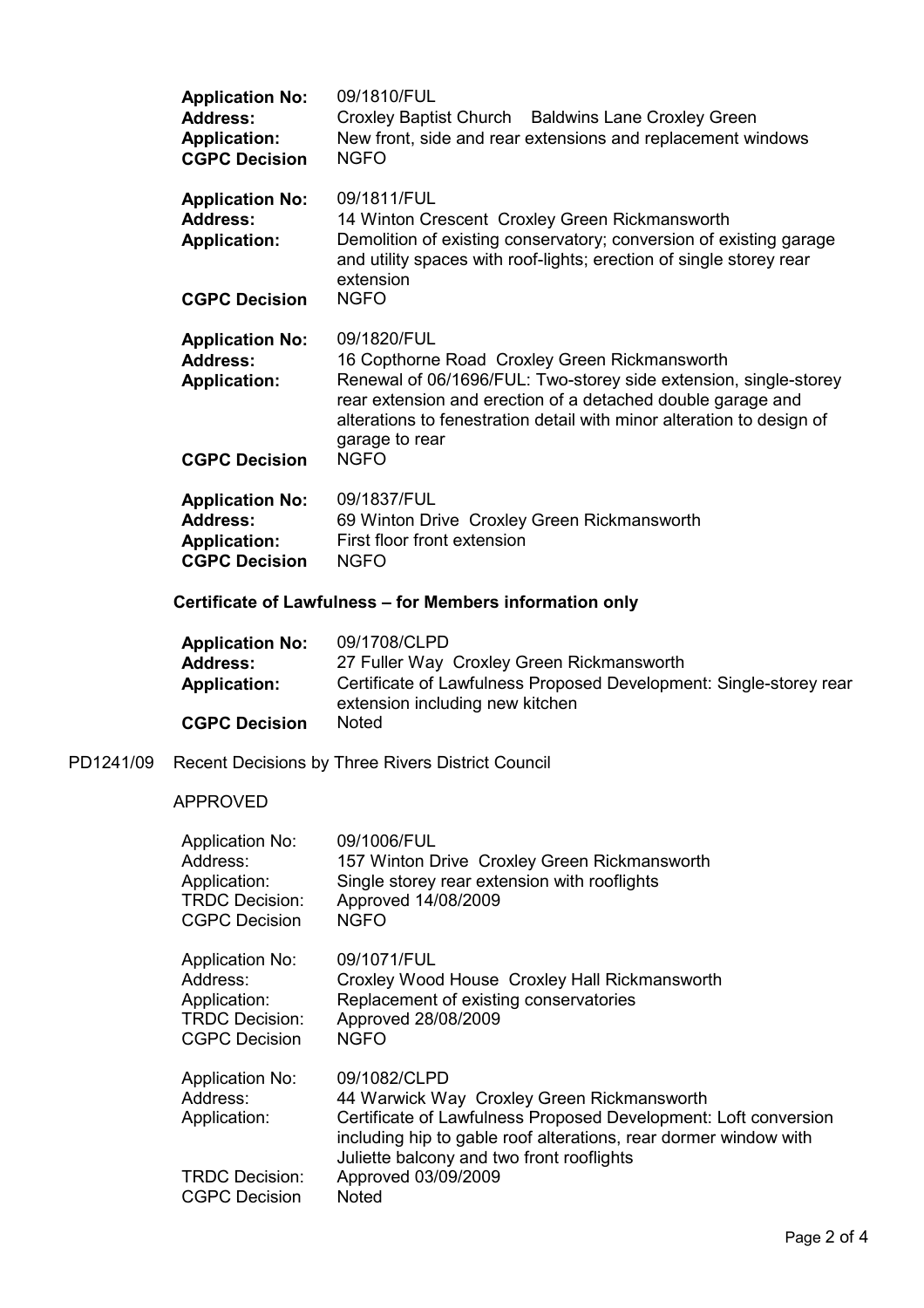| <b>Application No:</b><br>Address:<br>Application:<br><b>TRDC Decision:</b><br><b>CGPC Decision:</b> | 09/1107/FUL<br>12 Lewes Way Croxley Green Rickmansworth<br>Loft conversion including hip to gable roof alteration, two rear<br>dormer windows, three front rooflights and alterations to fenestration<br>to side<br>Approved 08/10/2009<br><b>NGFO</b>                                                                                                   |
|------------------------------------------------------------------------------------------------------|----------------------------------------------------------------------------------------------------------------------------------------------------------------------------------------------------------------------------------------------------------------------------------------------------------------------------------------------------------|
| <b>Application No:</b><br>Address:<br>Application:<br><b>TRDC Decision:</b><br><b>CGPC Decision:</b> | 09/1198/FUL<br>92 Windmill Drive Croxley Green Rickmansworth<br>Installation of 4 rooflights and door to flank elevation<br>Approved 12/10/2009<br><b>NGFO</b>                                                                                                                                                                                           |
| <b>Application No:</b><br>Address:<br>Application:<br><b>TRDC Decision:</b><br><b>CGPC Decision</b>  | 09/1248/FUL<br>1 Old Barn Mews The Green Croxley Green<br>Rear conservatory<br>Approved 26/10/2009<br><b>NGFO</b>                                                                                                                                                                                                                                        |
| <b>Application No:</b><br>Address:<br>Application:<br><b>TRDC Decision:</b>                          | 09/1275/CLPD<br>135 Winton Drive Croxley Green Rickmansworth<br>Certificate of Lawfulness Proposed Development: Extension and<br>alterations to roof including hip to gable extension to side, flat<br>roof dormer window with Juliette balcony to rear, installation of<br>window to side and installation of rooflight to front<br>Approved 08/10/2009 |
| <b>CGPC Decision:</b>                                                                                | Noted                                                                                                                                                                                                                                                                                                                                                    |
| Reference No:<br>Address:<br>Application:                                                            | 09/1288/FUL<br>Car Park Grove Crescent Croxley Green<br>Proposed block of six flats in two storey building on existing<br>car park with associated car parking and landscaping                                                                                                                                                                           |
| <b>TRDC Decision:</b><br><b>CGPC Decision:</b>                                                       | Approved<br><b>NGFO</b>                                                                                                                                                                                                                                                                                                                                  |
| Reference No:<br>Address:<br>Application:<br><b>TRDC Decision:</b>                                   | 09/1504/FUL<br>52 Links Way Croxley Green Rickmansworth<br>Single storey rear bay window and front lobby extensions; widening<br>of existing first floor dormer at front and alterations to fenestration<br>including creation of first floor Juliette balcony to rear<br>Approved                                                                       |
| <b>CGPC Decision:</b>                                                                                | <b>NGFO</b>                                                                                                                                                                                                                                                                                                                                              |
| Reference No:<br>Address:<br>Application:<br><b>TRDC Decision:</b><br><b>CGPC Decision:</b>          | 09/1543/FUL<br>46 Dickinson Square Croxley Green Rickmansworth<br>Erection of a single storey timber framed glazed conservatory<br>Approved<br><b>NGFO</b>                                                                                                                                                                                               |
| Reference No:<br>Address:<br>Application:<br><b>TRDC Decision:</b><br><b>CGPC Decision:</b>          | 09/1581/FUL<br>20 Copthorne Road Croxley Green Rickmansworth<br>Extension of time limit: Erection of a new detached house<br>Approved<br><b>NGFO</b>                                                                                                                                                                                                     |

WITHDRAWN